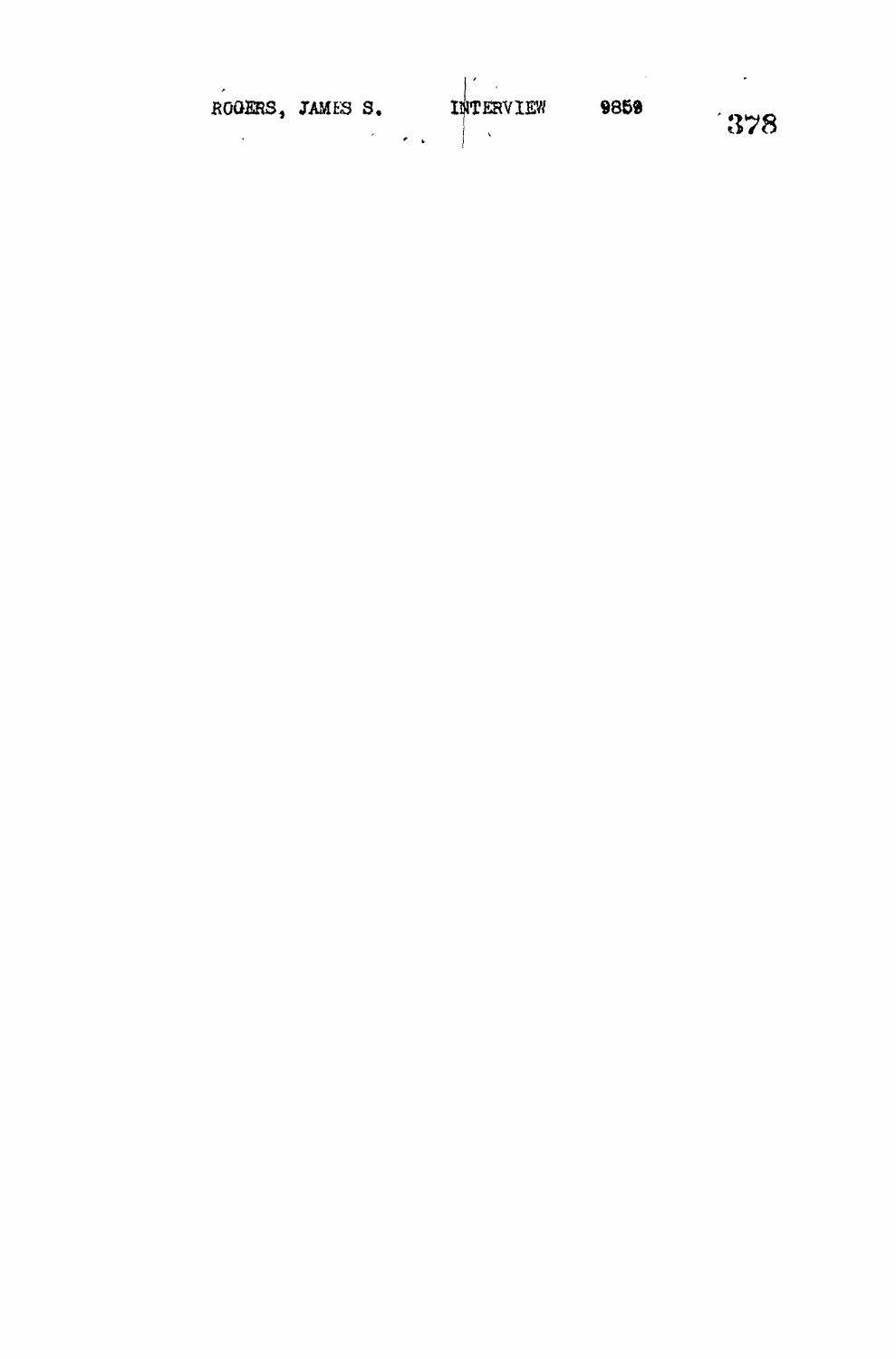| ROGLRS, JAN DS S.                                              | Form $A - (2 - 145)$<br>-379<br>BIOGRAPHY FORM<br>WORKS FROGRESS ADMINISTRATION<br>Indian-Pioncer History Project for Oklahoma<br>$9358 - 1$<br>Field Worker's name Raymond C. Jantz.                                                                                                                                                                                                                                                                                                                                                    |  |
|----------------------------------------------------------------|------------------------------------------------------------------------------------------------------------------------------------------------------------------------------------------------------------------------------------------------------------------------------------------------------------------------------------------------------------------------------------------------------------------------------------------------------------------------------------------------------------------------------------------|--|
|                                                                | This report made on (date) February 3<br>1938:                                                                                                                                                                                                                                                                                                                                                                                                                                                                                           |  |
| Name Tames S. Rogers<br>ı.<br>2.<br>3.<br>Place of birth<br>5. | Post Office Address Anadarko, tklahoma<br>Residence address (or location) Route #1<br>DATE OF BIRTH: Nonth July<br>$\frac{1}{\sqrt{1-\frac{1}{1-\frac{1}{1-\frac{1}{1-\frac{1}{1-\frac{1}{1-\frac{1}{1-\frac{1}{1-\frac{1}{1-\frac{1}{1-\frac{1}{1-\frac{1}{1-\frac{1}{1-\frac{1}{1-\frac{1}{1-\frac{1}{1-\frac{1}{1-\frac{1}{1-\frac{1}{1-\frac{1}{1-\frac{1}{1-\frac{1}{1-\frac{1}{1-\frac{1}{1-\frac{1}{1-\frac{1}{1-\frac{1}{1-\frac{1}{1-\frac{1}{1-\frac{1}{1-\frac{1}{1-\frac{1}{1-\frac{1}{1-\frac{1}{1-\frac{1}{1-\frac{1}{1-\$ |  |
| 6.<br>Name of Father<br>Name of Mother<br>7.                   | James H. Rogers . Place of birth Tennessee<br>Other information about father<br>Harriett Sharp<br>Place of birth Tennessee<br>Other information about mother<br>ಹಿ                                                                                                                                                                                                                                                                                                                                                                       |  |
| this form. Number of sheets attached                           | Notes or complete narrative by the field worker dealing with the life and<br>story of the gerson interviewed. Refer to Manual for suggested subjects<br>and questions. Continue on blank sheets if necessary and attach firmly to                                                                                                                                                                                                                                                                                                        |  |